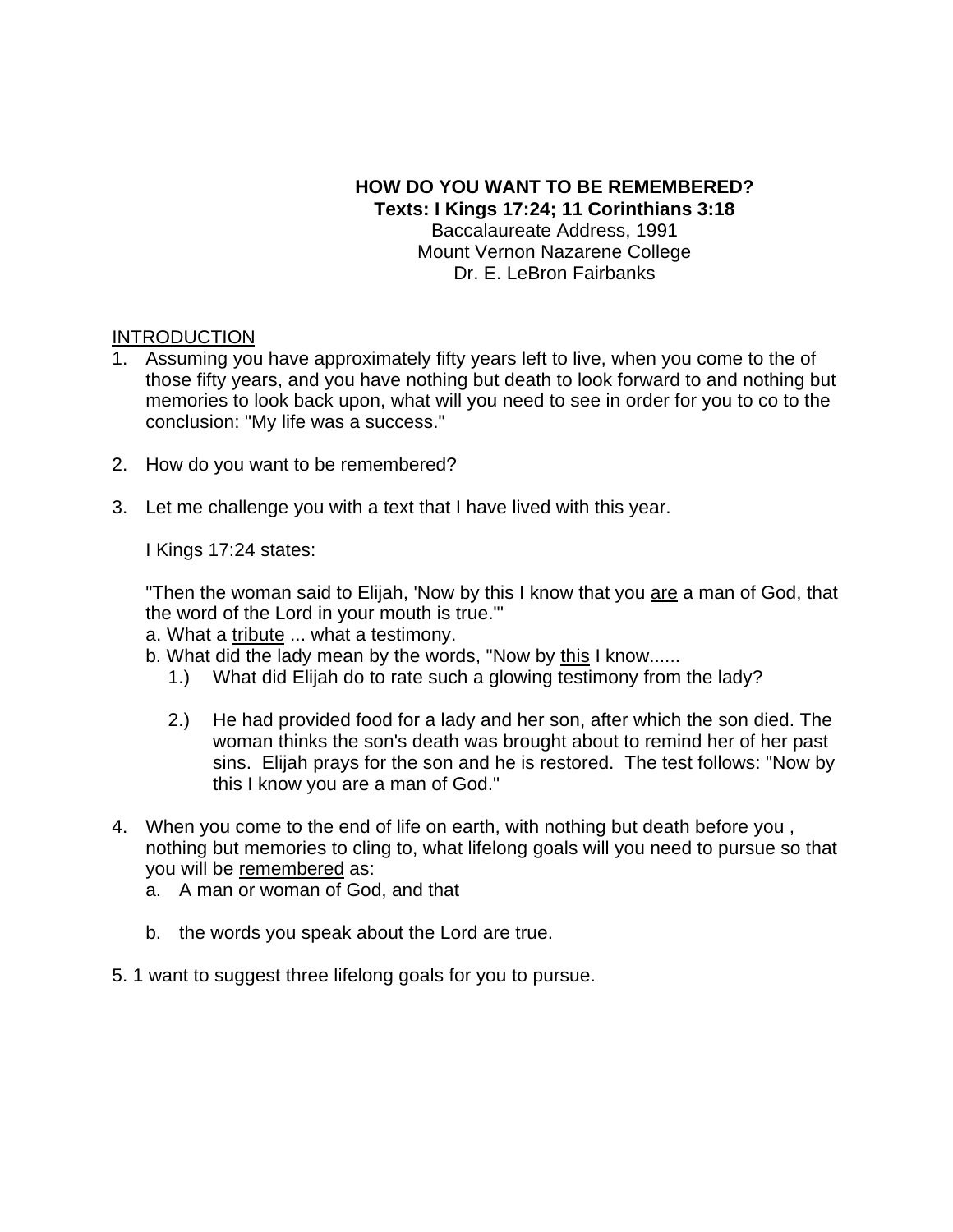# 1. **THE GOAL OF A "CHRIST-LIKE" LIFE**

- A. II Corinthians 3:18 tells us that, as Christians living in vital relationship with Christ, we are being shaped and transformed, increasingly, through every experience of life into His likeness.
- B. Yet how many of you feel like Abraham Lincoln with his difficulties when you think of the set backs you encounter in your lifetime pursuit of Christlikeness.
	- 1. Are you aware that...

At 22 years of age, he failed in business.

At 23 he ran for the legislature and was defeated.

- At 24 he again failed in a business venture.
- At 25 he was elected to the state legislature.

At 26 his sweetheart died.

At 27 he had a nervous breakdown.

At 29 he was defeated as Speaker of the House.

At 34 he was defeated for Congress.

- At 37 he was finally elected to Congress.
- At 39 he was defeated for Congress.
- At 46 he was defeated for the Senate.
- At 47 he was defeated for the Vice-Presidency.
- At 49 he was again defeated for the Senate.

At 51, he. was elected President of the United States.

If you lost count, nine defeats, two setbacks, three wins.

And the last win, a win for our country.

2. Often we experience a "marked distinction between heart purity and maturity of character." Our hearts can be single-mindedly focused on doing God's will, but we so often fall far short of our goal.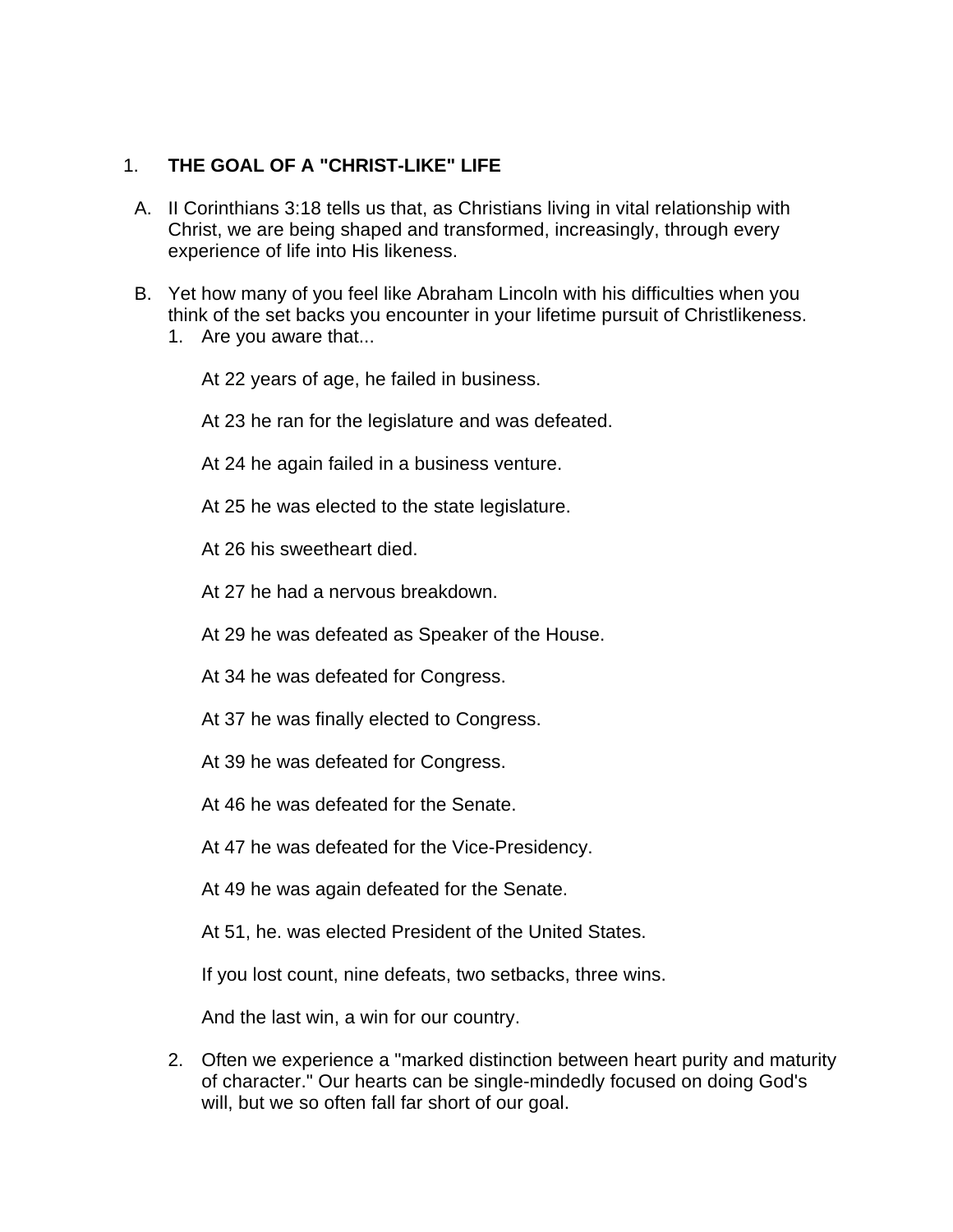- 3. Remember ... we are being transformed into His likeness.
- 4. At our Seminary in Manila, we often sang...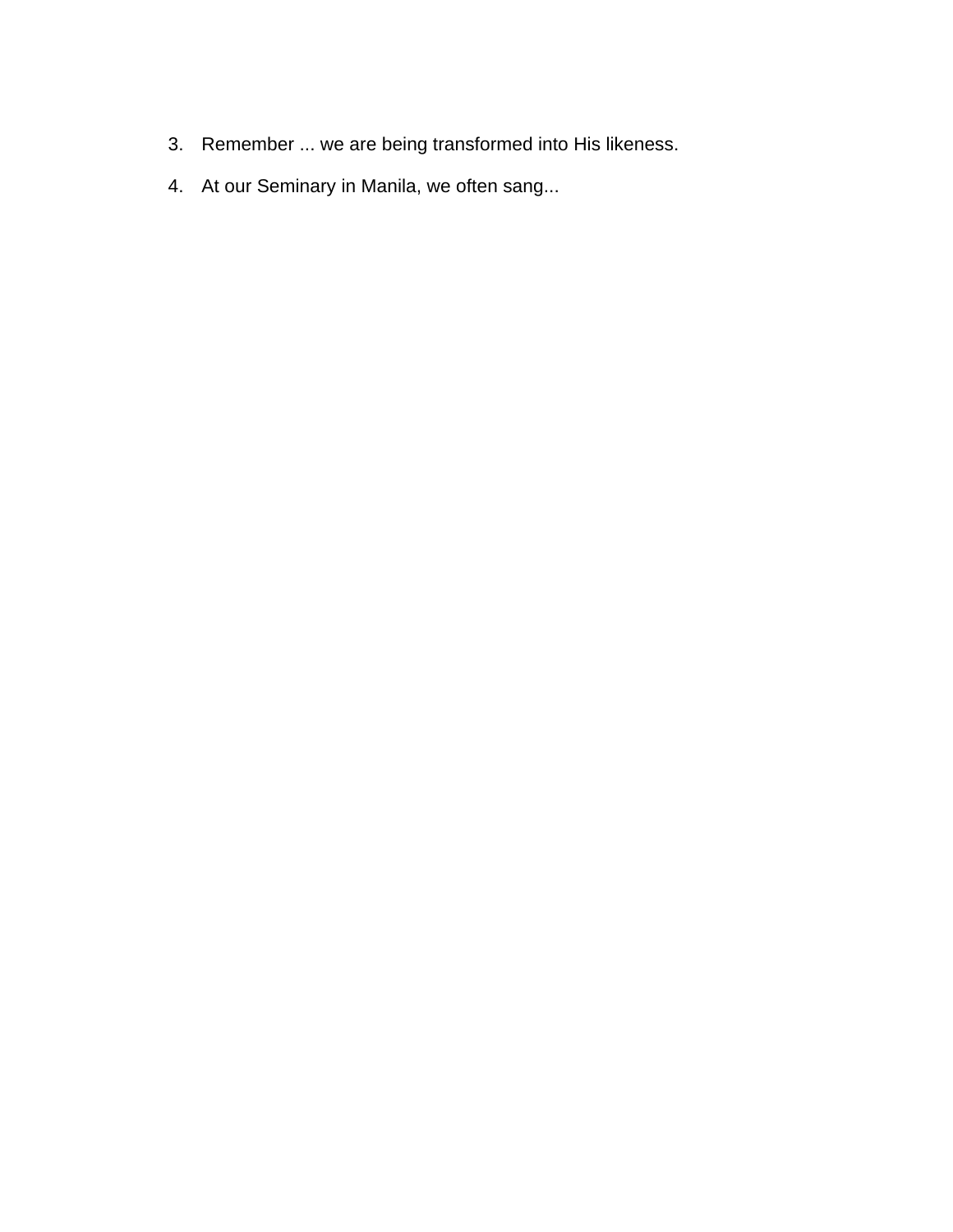"in my life, Lord, be glorified, be glorified. In my life, Lord, be glorified today."

- C. But we often think that to bring glory to God we must do "great and mighty" deeds. Let me tell you something else about Lincoln.
	- 1 . In October 1863, President Lincoln decided to attend the dedication ceremonies of the Gettysburg, Pennsylvania National Cemetery. Although the planning commission had already asked the silver-tongued Edward Everett to deliver the dedication speech, as a courtesy, they invited President Lincoln to bring a "few appropriate remarks."

There was little time for preparation and Lincoln was worried over his words. On the morning of the ceremony, Lincoln copied his address onto two small pages and tucked them into his coat pocket...put on his stovepipe hat, and joined the procession of dignitaries.

Everett was introduce. His words rang smoothly. Lincoln stared in fascination. Finally, one hour and fifty-seven minutes later, the orator took his seat as the crowd roared its enthusiastic approval.

Lincoln was introduced. Slipping on his spectacles, he held the two pages in his right hand and grabbed his lapel with his left. He never moved his feet or made any gesture with his hands. His voice was high-pitched, almost squeaky. As he spoke the words which we know as "The Gettysburg Address," people listened on tiptoe.

Suddenly, he was finished.

No more than two minutes after he had begun, he stopped. His talk had been so prayer-like it seemed almost inappropriate to applaud.

2. Over one hundred twenty years have passed since that historic event. Can anyone recall one line form Everett's two hour Gettysburg address? Depth, remember, not length, is important. Lincoln's two minutes have become among the most memorable two minutes in the history of our nation.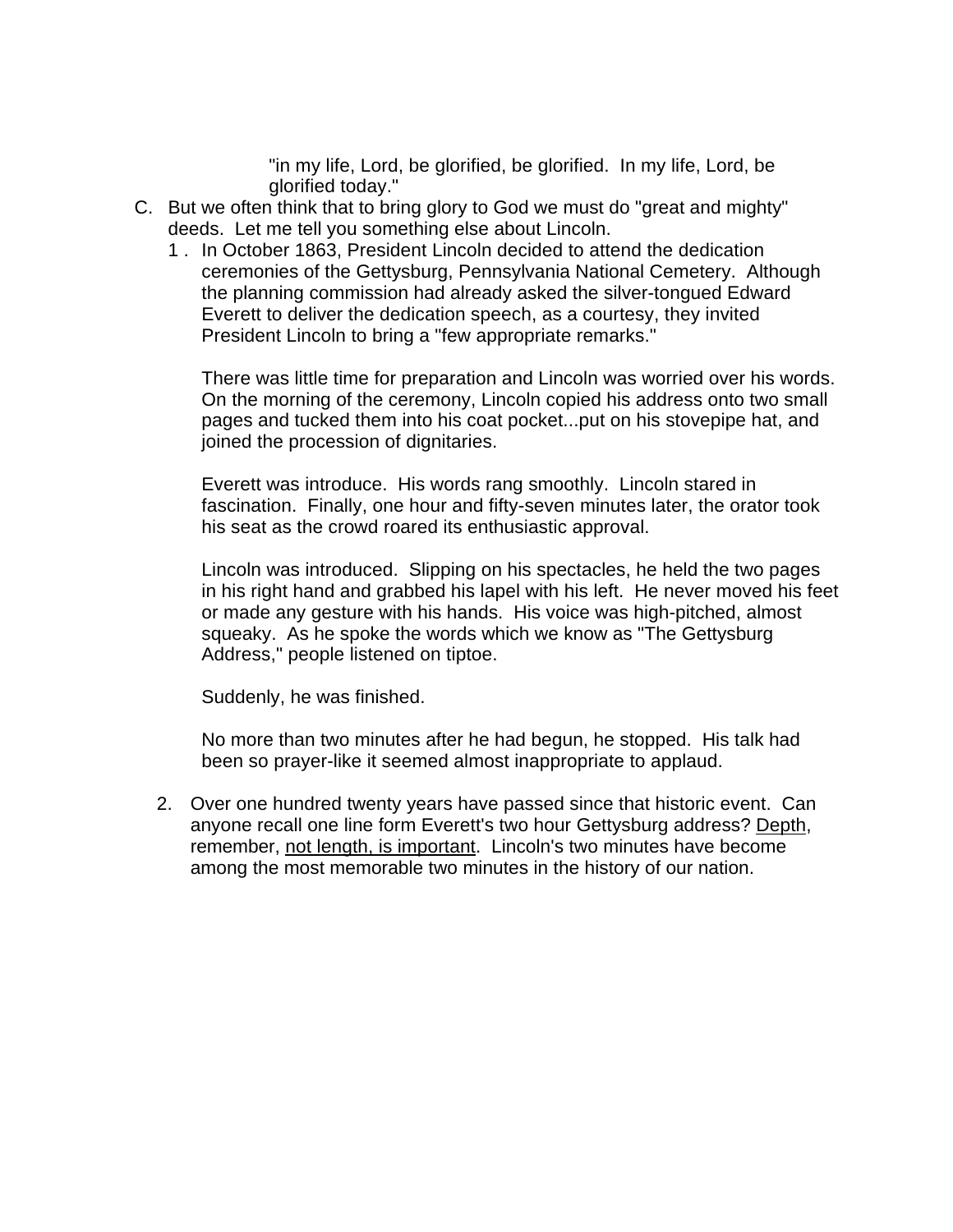- 3. Remember this, graduates, whatever your service to the Lord, be it great or small, successful or unsuccessful, noticed or unnoticed, seen or unseen, do it to the glory of God and to the best of your ability.
- 4. Through these experiences, you are being shaped and transformed increasingly into His likeness. Believe this, regardless of the number of setbacks you may encounter.
- D. Just as Abraham Lincoln was not defeated ultimately by the difficulties in his life, so you can live a Christlike life and not be defeated by the difficulties and setbacks that come your way.

And there is yet another goal to pursue.

## 11. **THE GOAL OF AN "OTHERS-FOCUSED" LIFE**

- A. Have you heard of Teddy Stallard? Probably not! I first hear of Teddy Stallard from Anthony Campolo in a sermon at San Diego '89 - a mission and ministry conference for college-age students.
	- 1. Teddy Stallard certainly qualified as "one of the least." Disinterested in school. Musty, wrinkled clothes; hair never combed. One of those kids in school with a deadpan face, expressionless--sort of glassy, unfocused stare. When Miss Thompson, his fifth grade teacher, spoke to Teddy he always answered in monosyllables. Unattractive, unmotivated, and distant, he was just plain hard to like. Even though his teacher said she loved all in her class the same, down inside she wasn't being completely truthful.

Teddy's records told Miss Thompson more about Teddy than she wanted to admit. The records read:

- 1 st Grade Teddy shows promise with his work and attitude, but poor home situation.
- 2nd Grade Teddy could do better. Mother is seriously ill. He receives little help at home.
- 3rd Grade Teddy is a good boy but too serious. He is a slow learner. His mother died this year.
- 4th G rade Teddy is very slow, but well-behaved. His father shows no interest.

Christmas came and the boys and girls in Miss Thompson's class brought her Christmas presents. They piled their presents on her desk and crowded around to watch her open them. Among the presents there was one from Teddy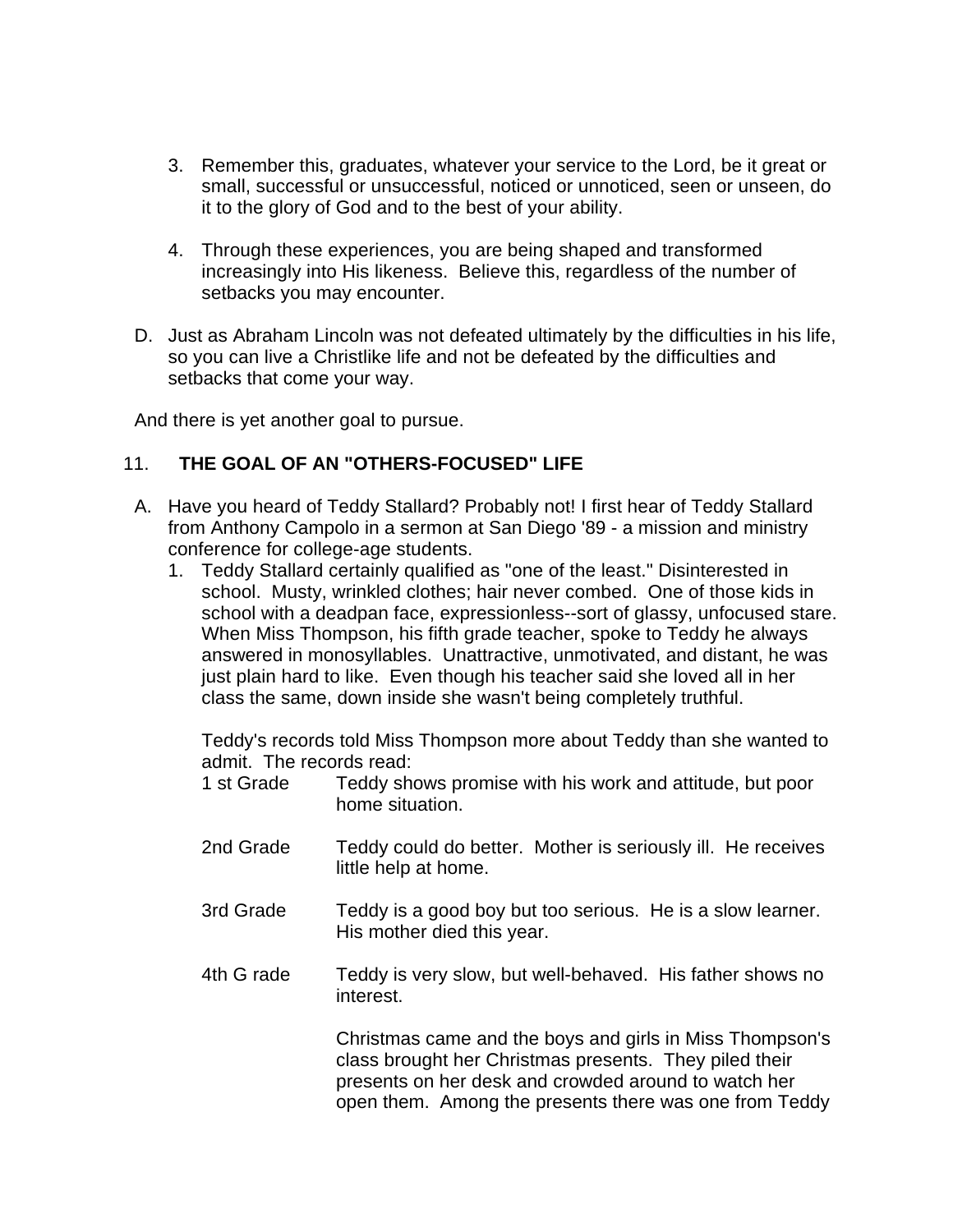Stallard. She was surprised that he had brought her a gift, but he had. Teddy's gift was wrapped in brown paper and was held together with scotch tape. When she opened Teddy's present, out fell a gaudy rhinestone bracelet, with half the stones missing, and a bottle of cheap perfume.

The other boys and girls began to giggle and smirk over Teddy's gifts but Miss Thompson at least had enough sense to silence them by immediately putting on the bracelet and putting some of the perfume on her wrist. Holding her wrist up for the other children to smell she said, "Doesn't it smell lovely?" And the children, taking their cue from the teacher, readily agreed.

At the end of the day, when school was over and the other children had left, Teddy lingered behind. He slowly came over to her desk and said softly, "Miss Thompson...Miss Thompson, you smell just like my mother and her bracelet looks real pretty on you, too. I'm glad you liked my presents." When Teddy left, Miss Thompson got down on her knees and asked God to forgive her for her negative attitude towards Teddy.

The next day when the children came to school, they were welcomed by a new teacher. Miss Thompson had become a different person. She was no longer just a teacher; she had become an agent of God. She was now a person committed to loving her children and doing things for them that would live on after her. She helped all the children, but especially the slow ones, and particularly Teddy Stallard. By the end of that school year, Teddy showed dramatic improvement. He had caught up with most of the students and was even ahead of some.

She didn't hear from Teddy for a long time. Then one day, she received a note that read:

Dear Miss Thompson:

I wanted you to be the first to know. I will be graduating second in my class. Love, Teddy Stallard

Four years later, another note came: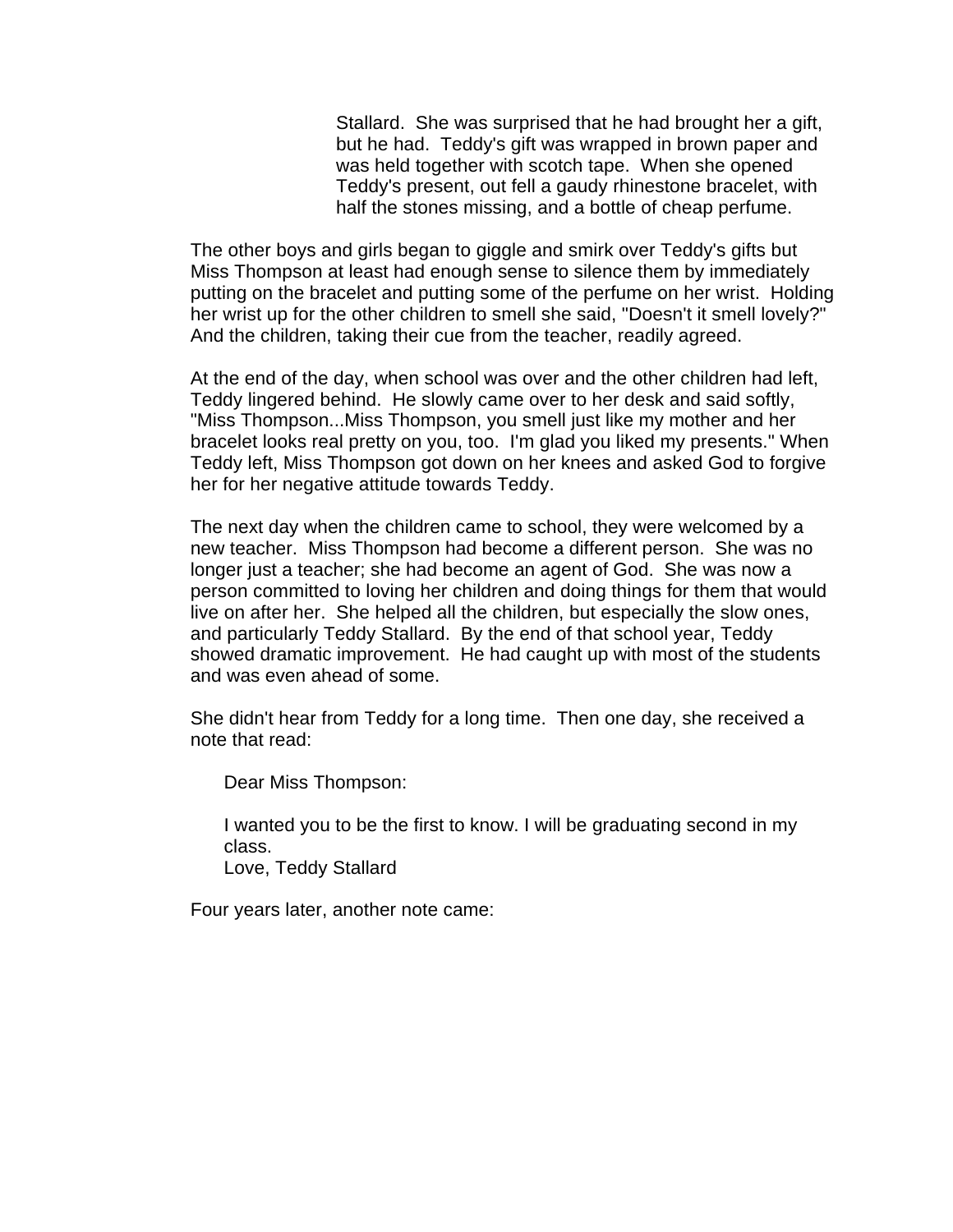Dear Miss Thompson:

They just told me I will be graduating first in my class. I wanted you to be the first to know. The university has not been easy, but I liked it. Love,

Teddy Stallard

And four years later:

Dear Miss Thompson:

As of today, I am Theodore Stallard, M.D. How about that? I wanted you to be the first to know. I am getting married next month, the 27th to be exact. I want you to come and sit where my mother would sit if she were alive. You are the only family I have now. Dad died last year. Love,

Teddy Stallard

Miss Thompson went to that wedding and sat where Teddy's mother would have sat. She deserved to sit there; she had done something for Teddy that he could never forget.

- 2. There will be Teddy Stallards to whom you can give yourself!
	- a. Be very generous.
	- b. Give yourself to a "one of the least" whom you could help to become one of the greatest.
- B. What can you give?
	- 1. An hour of your time to someone who needs you.
	- 2. A note of encouragement to someone who is down.
	- 3. A hug of affirmation to someone in your family.
	- 4. A visit of mercy to someone who is laid aside.
	- 5. A meal you prepared to someone who is sick.
	- 6. A word of compassion to someone who has just lost a mate.
	- 7. A deed of kindness to someone who is a slow learner and overlooked.
	- C. I'm suggesting to you this evening, three lifelong goals for you to pursue.
		- 1. The goal of a "Christ-like" life.
		- 2. The goal of an "Others-focused" life.
		- 3. And finally...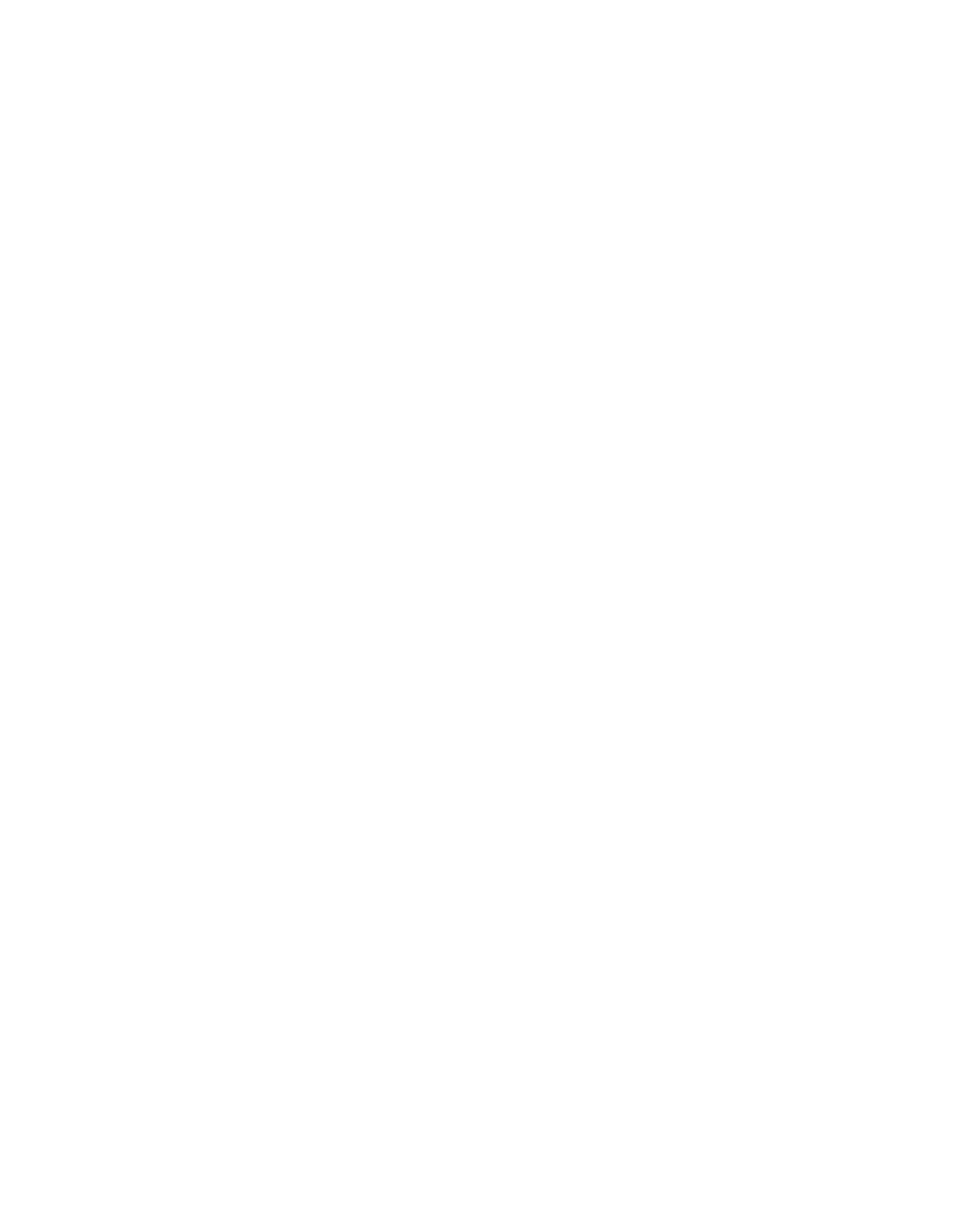### Ill. THE GOAL OF A "FULL-ORBED" LIFE

A. How many of us have used the phrase, "I can't wait..."?

- 1. Some of you have made that statement in relationship to graduation from MVNC.
	- a. Others use it in relationship to a marriage, or a job, or when you pay off the school loans.
	- b. We act as if life will really begin when certain things happen in the future.
- 2. All of us can get so good at that waiting we never act.
	- a. "Maybe ... someday!" And we let the opportunities slip away.
	- b. We have this crazy idea that until we're everything we should be, we need to put most of life on hold.
		- 1.) Like having friends over for ice cream.
		- 2.) Or going on a picnic.
		- 3.) Like using crystal and fine china.
		- 4.) Or celebrating a birthday.
		- 5.) Like slipping away for a weekend of relaxation.
		- 6.) Or traveling abroad.
		- 7.) Like planning ahead and spending a week away with the family.
	- c. "No not now, not this year; but maybe, someday..."
- B. This tendency to "put off living" until another day hit home to me recently.
	- 1. In the closing chapter of the book, The Quest for Character, the author shared an article that appeared in the Los Angeles Times.
	- 2. 1 was so shaken by the article that I shared it with my family.
	- 3. A lady named Ann Wells wrote the following article: My brother-in-law opened the bottom drawer of my sister's bureau and lifted out a tissue-wrapped package.

"This," he said, "is not a slip. This is lingerie." He discarded the tissue and handed me the slip. It was exquisite: silk, handmade and trimmed with a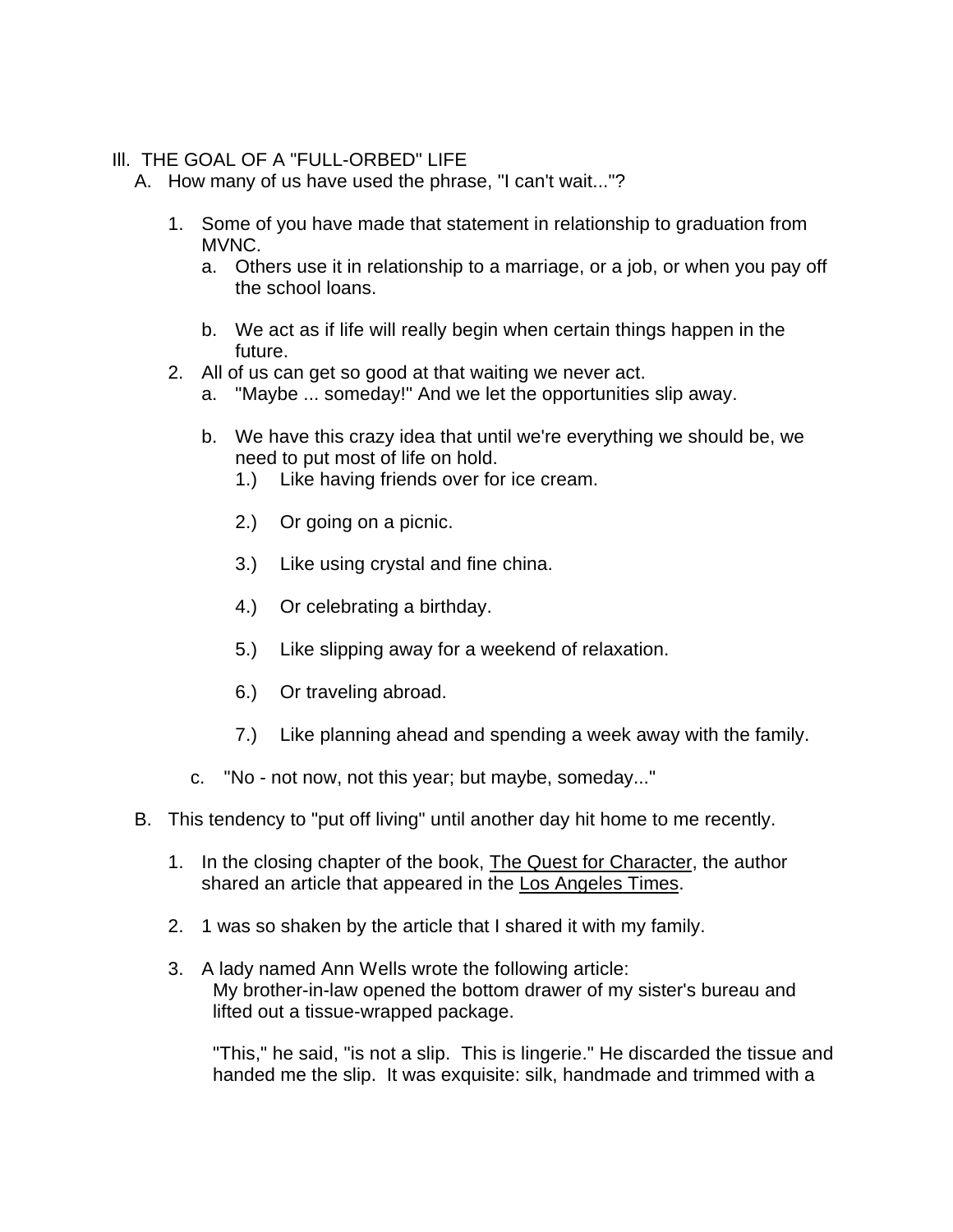cobweb of lace. The price tag with an astronomical figure on it was still attached.

"Jan bought this the first time we went to New York, at least eight of nine years ago. She never wore it. She was saving it for a special occasion. Well, I guess this is the occasion."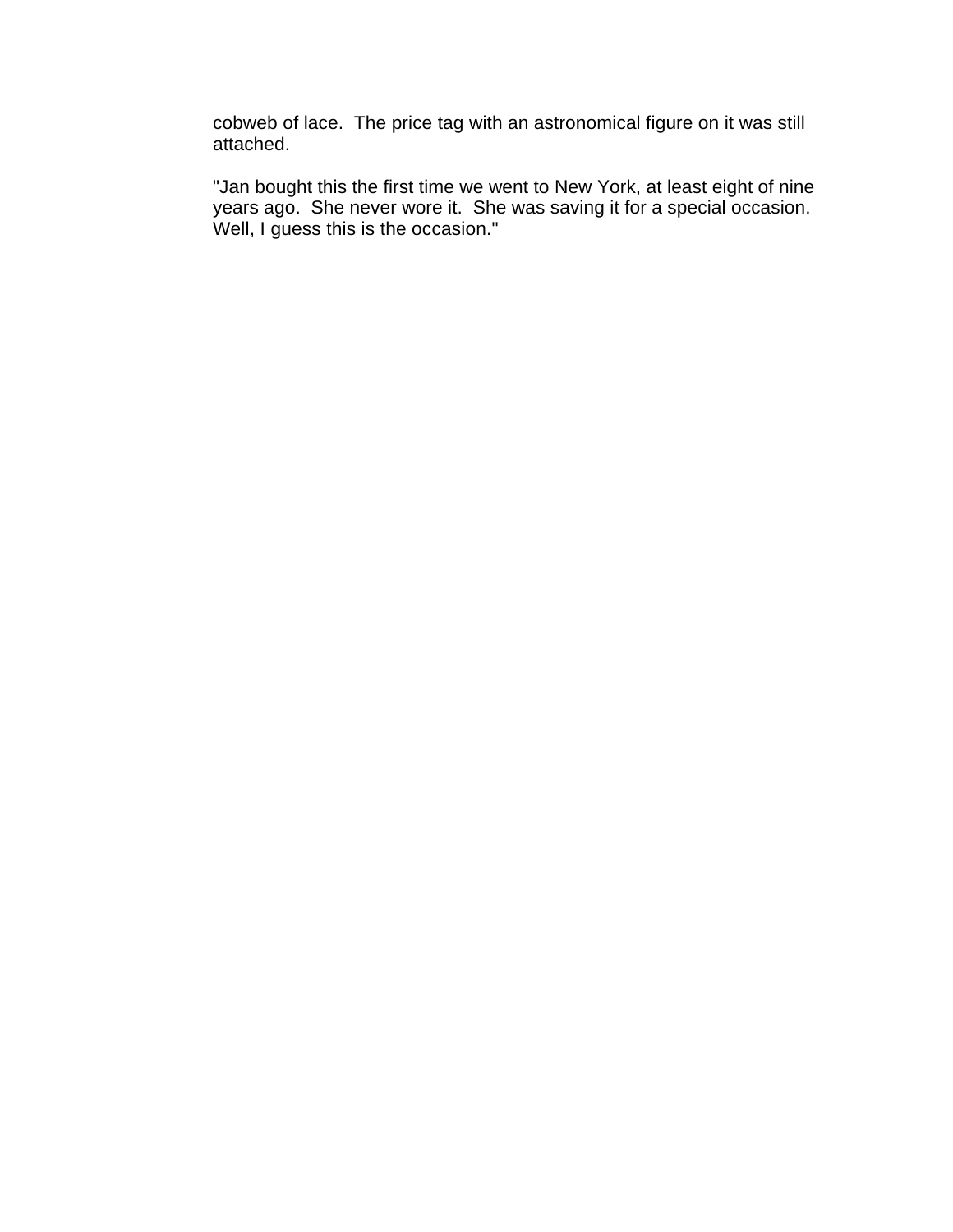He took the slip from me and put it on the bed with the other clothes we were taking to the mortician. His hands lingered on the soft material for a moment, then he slammed the drawer shut and turned to me.

"Don't ever save anything for a special occasion. Every day you're alive is a special occasion."

I remembered those words through the funeral and the days that followed when I helped him and my niece attend to all the sad chores that follow an unexpected death.

I'm still thinking about his words, and they've changed my life...

"I'm not "saving" anything; we use our good china and crystal for every special event--such as losing a pound, getting the sink unstopped, the first camellia blossom...

"Someday" and "one of these days" are losing their grip on my vocabulary. If it's worth seeing or hearing or doing, I want to see and her and do it now.

I'm trying very hard not to put off, hold back, or save anything that would add laughter and luster to our lives.

And every morning when I open my eyes I tell myself that it is special.

- C. Graduates, times will be hard and people may be demanding, but never forget, life is special. All of life is a gift of God to be celebrated and affirmed.
	- 1. The pleasure and the pain The Wednesdays as well as the weekends Every day is a special day
		- God is at work in you

This is the day that the Lord has made. We will rejoice and be glad in it.

- 2. So live every moment to the fullest with profound gratitude to God. Don't let routines of life rob your joy.
	- Stay sweet. Be positive. Stand tall.
	- Face each dawn with a fresh resolve.
- 3. You are being conformed to the image of Christ.
- 4. He who began a good work in you will complete it. Believe this! And be glad!

### **CONCLUSION**

1. How do you want to be remembered?